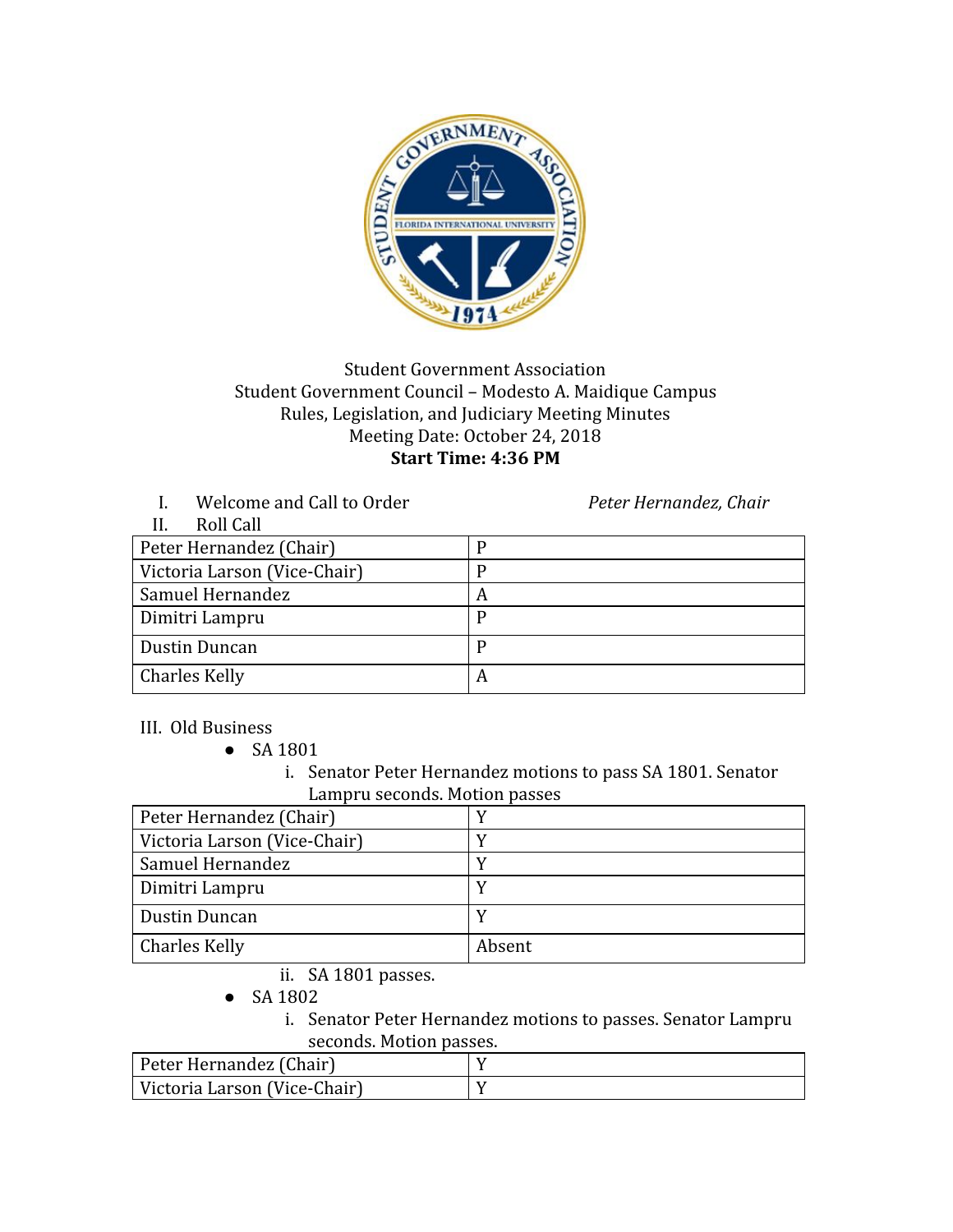| Samuel Hernandez     | Absent |
|----------------------|--------|
| Dimitri Lampru       |        |
| Dustin Duncan        |        |
| <b>Charles Kelly</b> | Absent |

- ii. SA 1802 passes.
- SA 1803
	- i. Senator Peter Hernandez motions to deny SA 1803 Chit Chat and Croquettas. Senator Lampru seconds. Motion passes

| Peter Hernandez (Chair)      |        |
|------------------------------|--------|
| Victoria Larson (Vice-Chair) |        |
| Samuel Hernandez             | Absent |
| Dimitri Lampru               |        |
| Dustin Duncan                |        |
| Charles Kelly                | Absent |

- ii. SA 1803 is denied
- iii. Reasons for failure
	- 1. No author listed
	- 2. Two different amounts requested, \$150 and \$180
	- 3. Wrong appropriation numbering
- IV. New Business
	- SR 1810
		- o Senator Peter Hernandez motions to pass SR 1810. Senator Duncan seconds. Motion passes.

| Peter Hernandez (Chair)      |        |
|------------------------------|--------|
| Victoria Larson (Vice-Chair) |        |
| Samuel Hernandez             | Absent |
| Dimitri Lampru               |        |
| Dustin Duncan                |        |
| <b>Charles Kelly</b>         | Absent |

- o SR 1810 passes
- SR 1809
	- o Senator Peter Hernandez motions to pass SR 1809. Senator Lampru seconds. Motions passes.

| Peter Hernandez (Chair)      |        |
|------------------------------|--------|
| Victoria Larson (Vice-Chair) |        |
| Samuel Hernandez             | Absent |
| Dimitri Lampru               |        |
| Dustin Duncan                |        |